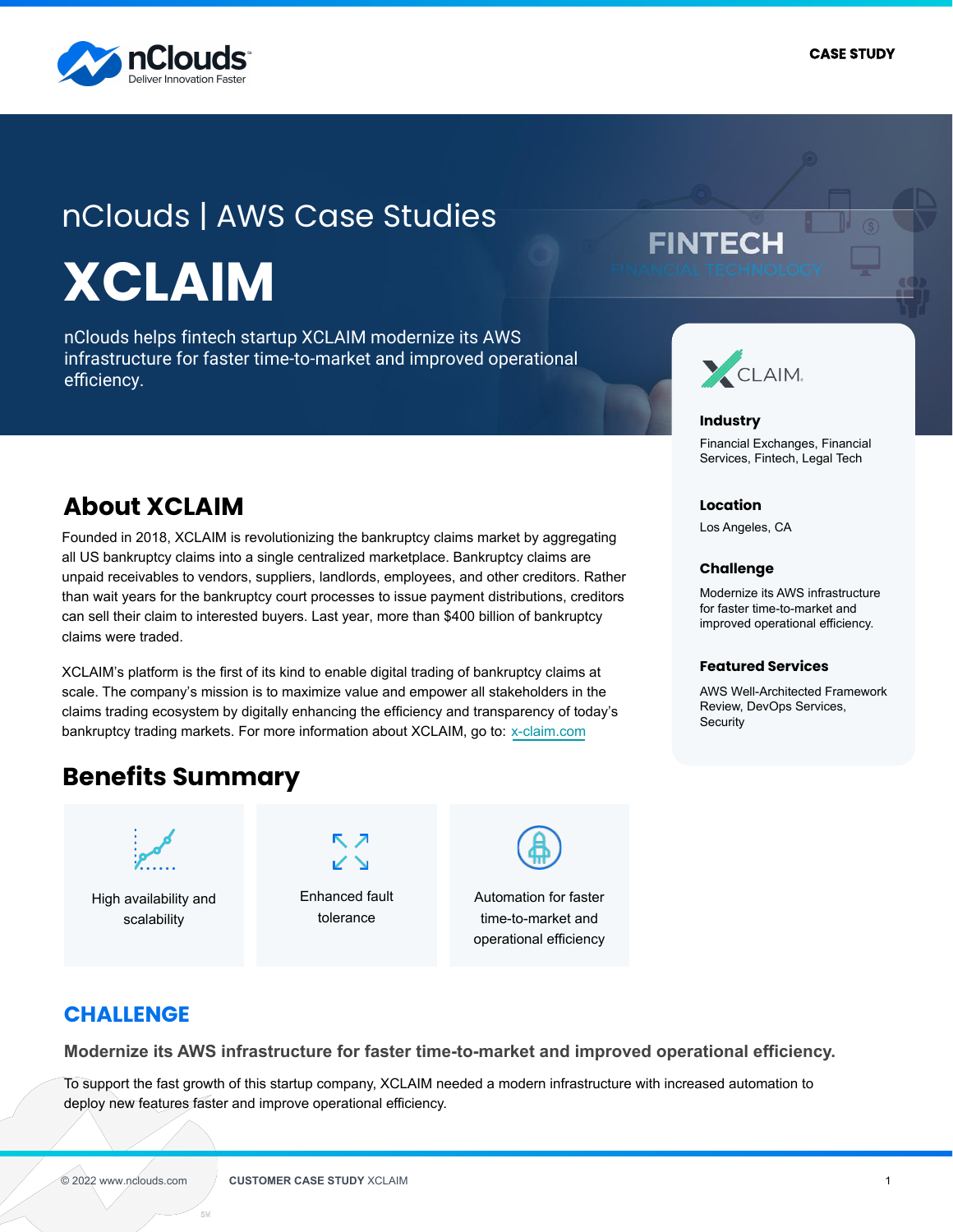#### XCLAIM **CASE STUDY**

### **Why AWS and nClouds**

XCLAIM'S Chief Technology Officer (CTO) valued his previous experience with nClouds when he worked at another nClouds customer. He asked nClouds to perform an AWS [Well-Architected](https://www.nclouds.com/solutions/aws-well-architected-reviews) [Framework Review,](https://www.nclouds.com/solutions/aws-well-architected-reviews) which identified remediations required to achieve best practices. nClouds then was engaged to make those remediations.

As an early-stage startup, XCLAIM initially used nClouds for small projects, such as improving its Amazon ECS-based compute platform. XCLAIM also contracted with nClouds to provide ongoing support of its DevOps roadmap. As the company grew, it expanded nClouds' engagement.

### **XCLAIM leveraged several Amazon Web Services:**

- **Amazon CloudWatch (CloudWatch)** Monitors applications, responds to system-wide performance changes, optimizes resource utilization, and provides a unified view of operational health.
- Amazon DynamoDB A key-value and document database that delivers single-digit millisecond performance at any scale. It's a fully managed, multi-region, multi-active, durable database with built-in security, backup and restore, and in-memory caching for internet-scale applications.
- Amazon ElastiCache for Redis An in-memory data structure service to enhance the ease-of-use and power of Redis, and improve availability, reliability, scalability, security, and performance.
- Amazon Elastic Compute Cloud (Amazon EC2) A web service that provides secure, resizable compute capacity in the cloud. It is designed to make web-scale cloud computing easier for developers. It provides complete control of computing resources, and runs on Amazon's proven computing environment.
- Amazon Elastic Container Registry (Amazon ECR) A fully-managed Docker container registry integrated with Amazon ECS that makes it easy for XCLAIM to store, manage, and deploy Docker container images.

Premier Consulting Partner DevOps Competency Marketplace Seller Migration Competency

Well-Architected Partner

MSP Partner

partner

network

aws

nClouds is very responsive to our needs and is a valuable extension of our team. I appreciate their clear communication of tasks and timing for their ongoing DevOps support of XCLAIM's infrastructure on AWS."

#### **Stuart Posin,**

Co-Founder & CTO, XCLAIM

- **Amazon Elastic Container Service (Amazon ECS)** A highly scalable, high-performance container orchestration service that supports Docker containers and enables XCLAIM to run and scale containerized applications on AWS easily.
- **Amazon Elasticsearch Service** A fully managed service that makes it easy for XCLAIM to deploy, secure, and operate Elasticsearch at scale with zero downtime.
- Amazon RDS for PostgreSQL Makes it easy for XCLAIM to set up, operate, and scale PostgreSQL deployments in the cloud.
- Amazon Redshift Enables XCLAIM to analyze all its business data using existing business intelligence tools.
- Amazon Route 53 A highly available and scalable cloud Domain Name System (DNS) web service that provides a reliable and cost-effective way to route XCLAIM's end users to internet applications.
- **Amazon Simple Storage Service (Amazon S3)** A flexible way to store and retrieve data, providing XCLAIM with cost optimization, access control, and compliance.
- **Amazon Virtual Private Cloud (Amazon VPC)** Enables XCLAIM to provision a logically isolated section on AWS where they can launch AWS resources in a virtual network that they define.
- AWS Application Load Balancer (AWS ALB) To support content-based routing and applications that run in containers.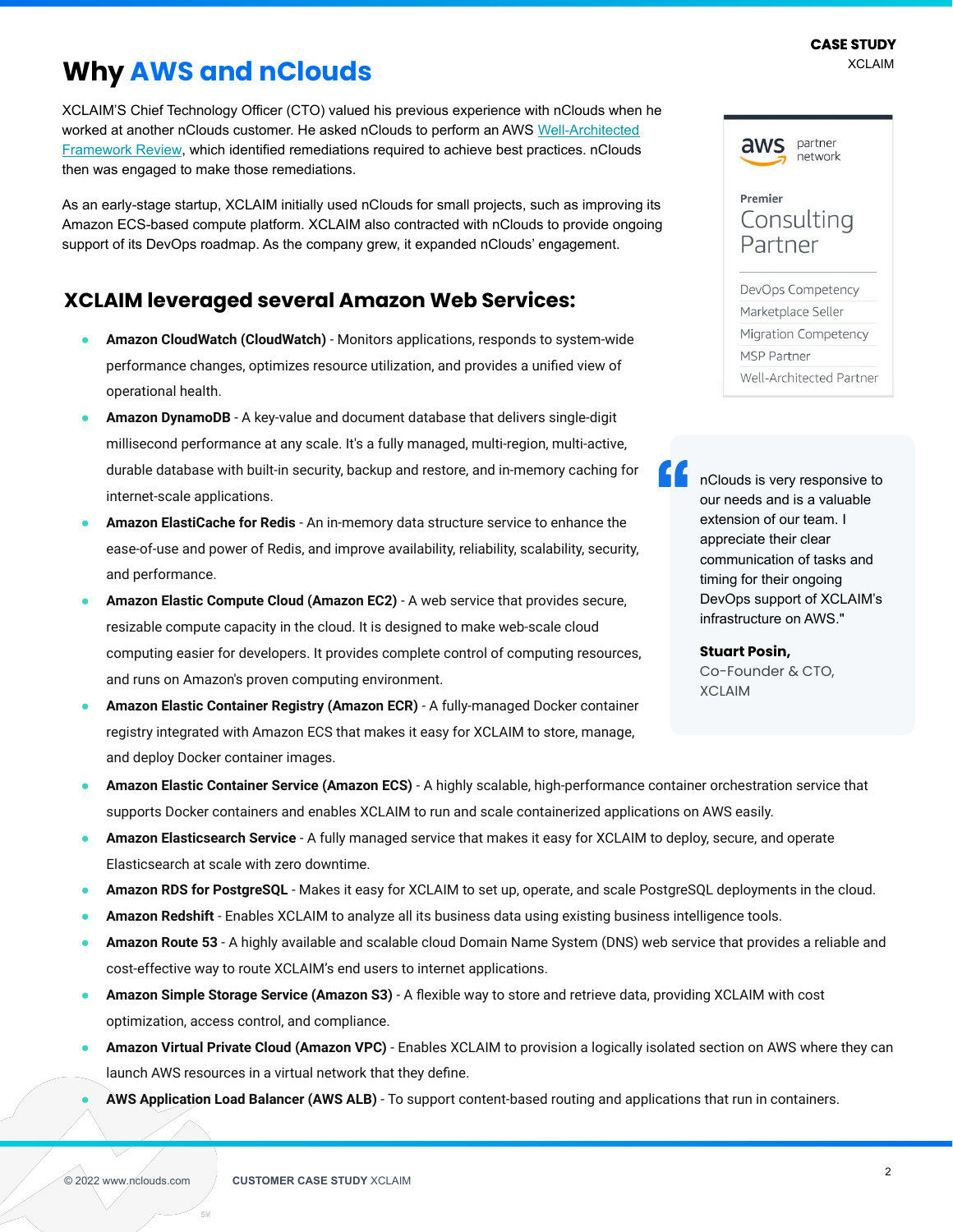- **AWS Auto Scaling**  Monitors XCLAIM's applications and automatically adjusts capacity to maintain steady, predictable performance at the lowest possible cost.
- AWS Availability Zone (AWS AZ) One or more discrete data centers with redundant power, networking, and connectivity in an AWS Region, enabling XCLAIM to operate production applications and databases that are more highly available, fault-tolerant, and scalable than would be possible from a single data center.
- AWS Chatbot An interactive agent that makes it easy to monitor and interact with AWS resources in Slack channels and Amazon Chime chat rooms.
- **AWS CloudFormation (CloudFormation)** Allows XCLAIM to treat its infrastructure as code, automate operations, and bring up new environments.
- **AWS CloudTrail (CloudTrail)** For governance, compliance, operational auditing, and risk auditing of the AWS account.
- AWS CodeBuild A fully managed continuous integration service that compiles source code, runs tests, and produces software packages that are ready to deploy.
- AWS CodePipeline A fully managed continuous delivery service that helps XCLAIM automate the build, test, and deploy phases of release pipelines to rapidly and reliably deliver features and infrastructure updates.
- **AWS Database Migration Service (AWS DMS)** Facilitates migration of data from one datastore to another quickly and securely.
- **AWS Fargate** Enables XCLAIM to run containers without having to manage servers or clusters.
- AWS Lambda (Lambda) Enables XCLAIM to run code without provisioning or managing servers. Pay only for the compute time  $cosumed$  – there is no charge when code is not running.
- **AWS Secrets Manager** Enables XCLAIM to protect secrets needed to access its applications, services, and IT resources.
- **AWS Systems Manager Parameter Store** Provides XCLAIM with secure, hierarchical storage for configuration data management and secrets management.
- AWS Transfer for FTP Makes it easy to migrate and securely run File Transfer Protocol over FTP workloads in AWS.
- AWS Web Application Firewall (AWS WAF) Helps protect web applications or APIs against common web exploits that may affect availability, compromise security, or consume excessive resources.

### **XCLAIM's solution stack also included additional, essential third-party tools:**

- **Datadog** A monitoring and analytics tool to determine performance metrics and event monitoring for infrastructure and cloud services. The software can monitor services such as servers, databases, and tools.
- **Docker** An open-source container platform to build, ship, and run distributed applications.
- **GitHub** A development platform to host and review code, manage projects, and build software.
- **Looker** A business intelligence software and big data analytics platform that helps XCLAIM explore, analyze and share real-time business analytics easily.
- **nOps** A SaaS cloud management and intelligence platform that continuously optimizes cost, security, performance, reliability, and operational excellence, aligned with AWS Well-Architected Framework best practices.
- **OpenVPN Access Server** A full-featured SSL VPN software solution to provide fine-grained access control of the infrastructure.
- **Slack App Integrations (Slack)** A cloud-based instant messaging tool that enables workplace collaboration, and integrates with other products that XCLAIM uses.

### **nClouds' Solution Architecture for XCLAIM**

Applying AWS Well-Architected Framework best practices guidance, nClouds improved the existing Amazon ECS-based compute platform. AWS Auto Scaling now adjusts capacity to maintain steady, predictable performance, and AWS services are deployed across two AZs for high availability, fault tolerance, and scalability.

es c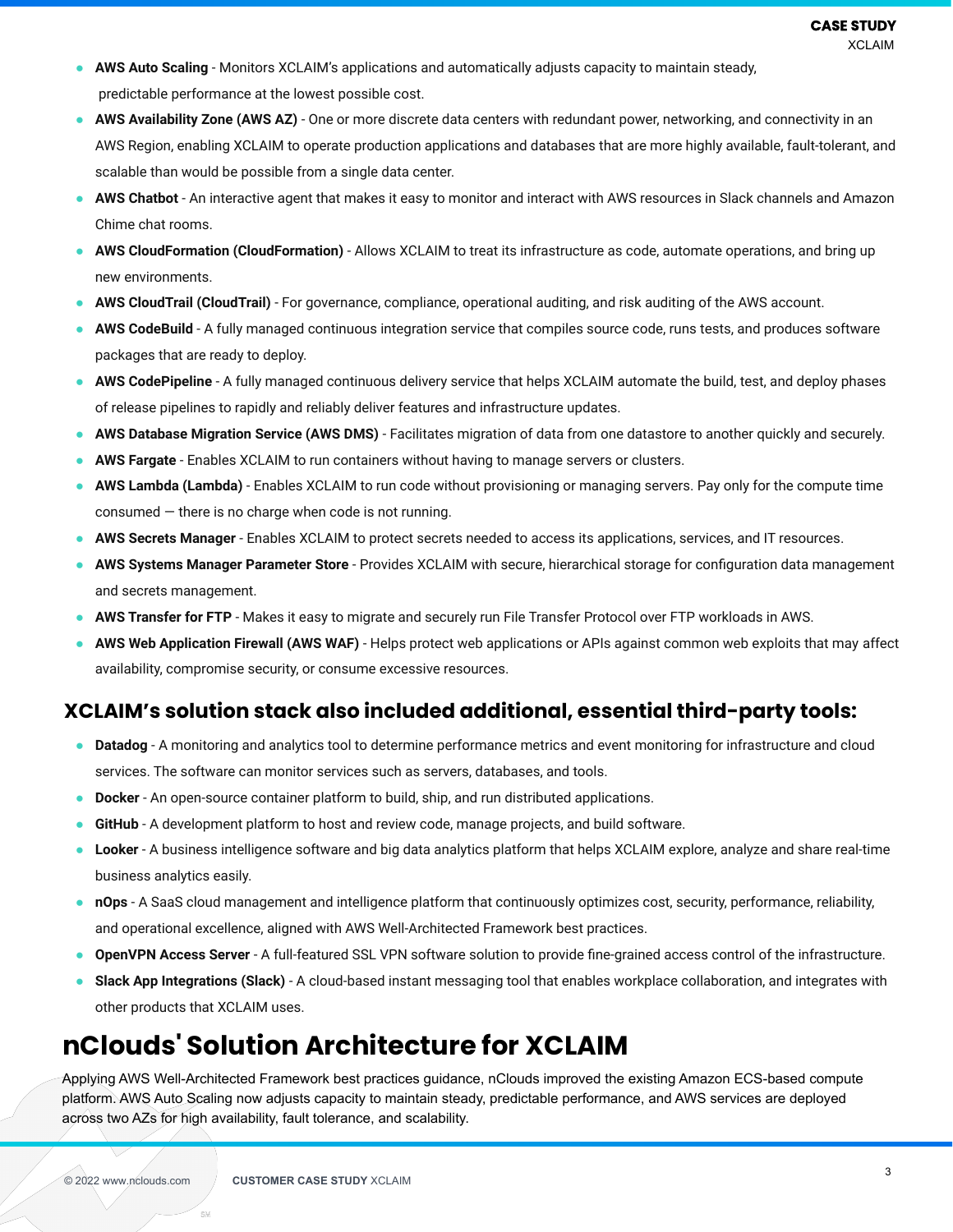XCLAIM

nClouds performed infrastructure buildout using CloudFormation templates to deploy the initial resources: subnets, route tables, security groups, internet gateways, NAT gateways, and peering connections. The templates connected a new environment VPC to the management VPC, with an OpenVPN server to provide a secure and private way to access resources.

After creating the initial resources, CloudFormation templates deployed the necessary resources to run the applications, with one task definition and Amazon ECS service for each application. All services run in a single Amazon ECS cluster. Four proprietary XCLAIM applications were deployed.

Task definitions specify how containers should be provisioned including memory and CPU requirements, Docker repository and images, shared data volumes, and how the containers connect to each other. Every task definition is composed of the image built with the client-provided application. Images are stored and updated in Amazon ECR. A Datadog Docker image and a Fluent Bit Docker image provide the ability to ship the application logs. The application is then enabled to communicate with the database launched in Amazon RDS.

nClouds developed a fully automated CI/CD pipeline in AWS CodePipeline with three stages. The first stage pulls the application code from a GitHub repository. The second stage builds the application image and pushes it to Amazon ECR. The third stage grabs the latest application image and deploys it to the Amazon ECS cluster. All the services pull parameters from AWS Secrets Manager and AWS Systems Manager Parameter Store to keep sensitive data safe. AWS WAF secures the application layer by protecting web-facing applications from DDoS attacks.

For production only, a CloudFormation template deploys the Amazon Redshift cluster. XCLAIM, with the aid of business intelligence software Looker, explores, analyzes and shares real-time business analytics. To populate the Amazon Redshift cluster, conduct schema transformation, and save data integrity, a migration task deploys to migrate data from the Amazon RDS instance to the Amazon Redshift cluster.

nClouds also created a temporary environment for customer demos and testing. A single Amazon ECS service is used within the temporary environment, containing a single task running the four applications and the database within it.



#### Main environment

es c

High-level architecture diagrams: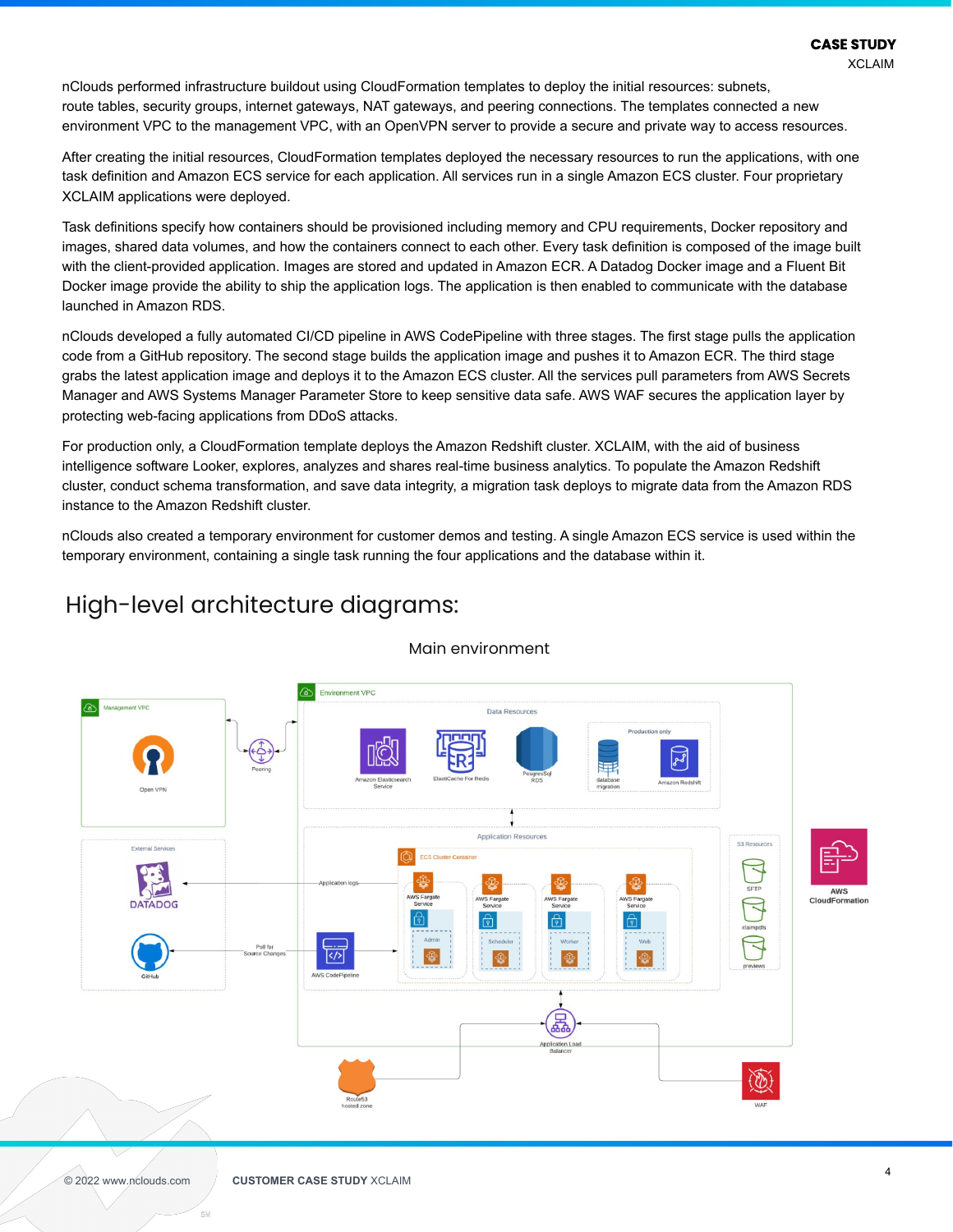**Temporary Environment VPC ECS Fargate Task** Private IP<br>Address AWS

#### Temporary Environment

### **The Benefits**

XCLAIM's roadmap of innovations, digital efficiencies, and partnering with nClouds' talented engineers is a textbook win-win scenario for both companies. The project has yielded numerous benefits to XCLAIM:



### **High availability and scalability**

A successful production environment requires database systems that are always available, have minimal if any planned outages, and scale quickly and easily as business requirements change. AWS Auto Scaling automatically adjusts capacity to maintain steady, predictable performance. Amazon ECS provides highly scalable, high-performance container orchestration. Amazon ElastiCache for Redis improves availability, reliability, scalability, security, and performance. Amazon Route 53 provides a highly available and scalable way to route XCLAIM's end users to internet applications. Amazon EC2 provides secure, resizable compute capacity. AWS WAF protects XCLAIM against common web exploits that may affect availability, compromise security, or consume excessive resources.

#### <u>қ л</u> **Enhanced fault tolerance**

Fault tolerance is a feature that enables a system to continue with its operations even when there is a failure in one part of the system. AWS services deploy across two AZs for high availability, fault tolerance, and scalability. Amazon S3 stores objects redundantly on multiple devices across multiple facilities in an AWS Region. So even in the rare case of a failure in an AWS data center, XCLAIM still has access to its data. AWS ALB is inherently fault-tolerant because it detects unhealthy instances within the pool of EC2 instances and automatically reroutes traffic to healthy instances. AWS Lambda has built-in availability and fault tolerance. Amazon DynamoDB's point-in-time recovery (PITR) provides continuous backups of DynamoDB table data. With a single click in the AWS Management Console or a single API, it can restore that table to any point in time up to the second during the preceding 35 days.